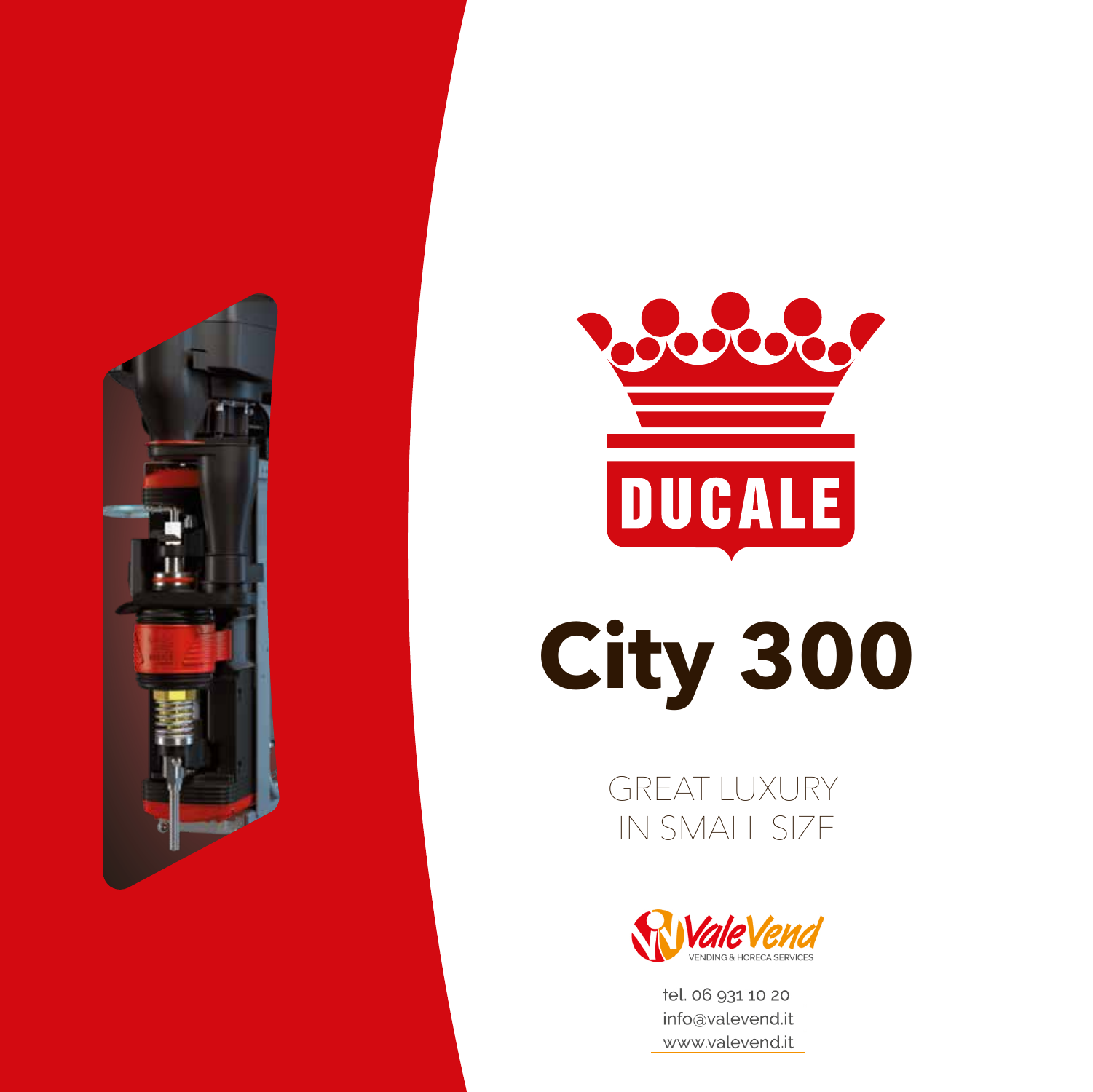



dramatically widens both the drinks offer and the customization options. The 12'' touch screen with its intuitive and attractive interface, allows the user to select a tailor made drink in only few seconds.



The **VISION DOOR** gives an unprecedented view of the whole preparation process of your drink, from grinding the coffee beans to dispensing the selected cup through the automatic, rotating door.

The **AUTOMATIC OPENING** AND **CLOSING** of the delivery area allows an easy collection of the drink without any contact with the machine and guarantees, at the same time, an **uncontaminated** internal environment.



## The TOUCH SCREEN

Thanks to the Ducale COFFEE BREWER and the VACUUM SYSTEM, the quality of the espresso based drinks is always excellent, just like in a coffee bar. The coffee brewer with stainless steel brewing chamber and automatically adjustable grinder-doser allows the quality to remain excellent, drink after drink. The aroma and freshness of the coffee beans remain unaltered for a long time thanks to the vacuum system.



City 300 is the ground-breaking Ducale table top model which boasts, in limited dimensions, all the technology you'd expect to find in the top of the range, freestanding machines. The Ducale user experience is unique, thanks to captivating aesthetics, technical innovation and the high quality of the dispensed drinks.

## turns your coffee break into a **moment of real pleasure.**